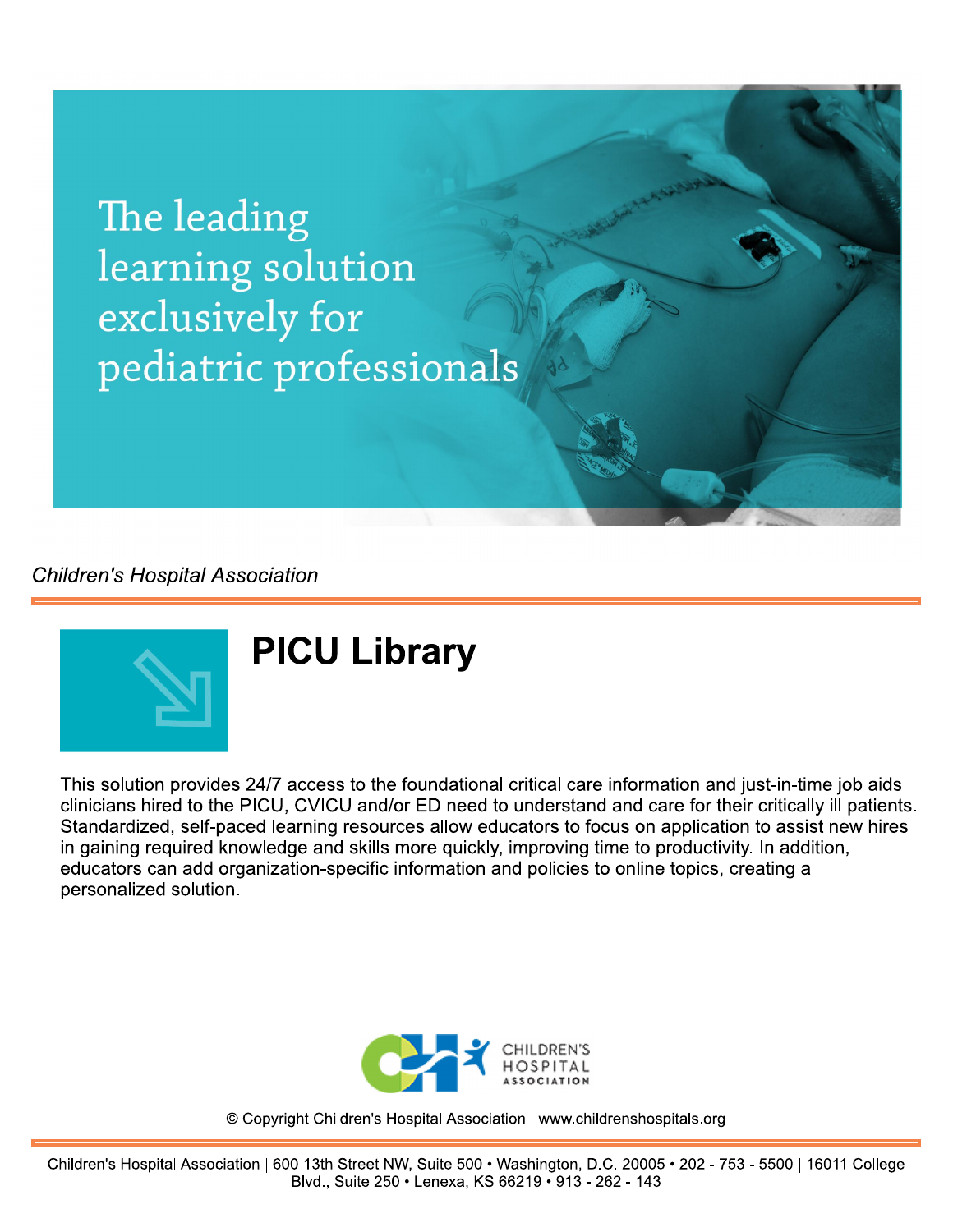## **PICU Library**

**Abdominal Emergencies Acquired Heart Disease in Children Acute Respiratory Distress Syndrome Advanced Concepts in Respiratory Physiology** Assessment of the Critically III Child Basic Principles of Oxygen Therapy, Specialty Gases and Noninvasive Ventilation Caring for the Pediatric Patient in Shock Congenital Heart Disease: Acyanotic Defects **Congenital Heart Disease: An Overview** Congenital Heart Disease: Cyanotic Defects **Congestive Heart Failure** Continuous Renal Replacement Therapy (CRRT) Craniotomy Diabetes Insipidus and SIADH Diabetic Ketoacidosis Disseminated Intravascular Coagulation Family-Centered Care in the ICU General Post-op Care of the Transplant Patient Hemodialysis **Hemodynamic Monitoring High-Frequency Ventilation** Hydrocephalus Intracranial Pressure Monitoring and Management Introduction to Arterial Blood Gas Interpretation Introduction to ECMO **Liver Transplant Management of the Difficult Airway Mechanical Ventilation: Introduction to Pediatric Practices Meningitis and Encephalitis** Nutrition in the Critically III Child **Oncologic Emergencies Pediatric Abdominal Trauma Pediatric Burns Pediatric Drowning** 

© Copyright Children's Hospital Association | www.childrenshospitals.org